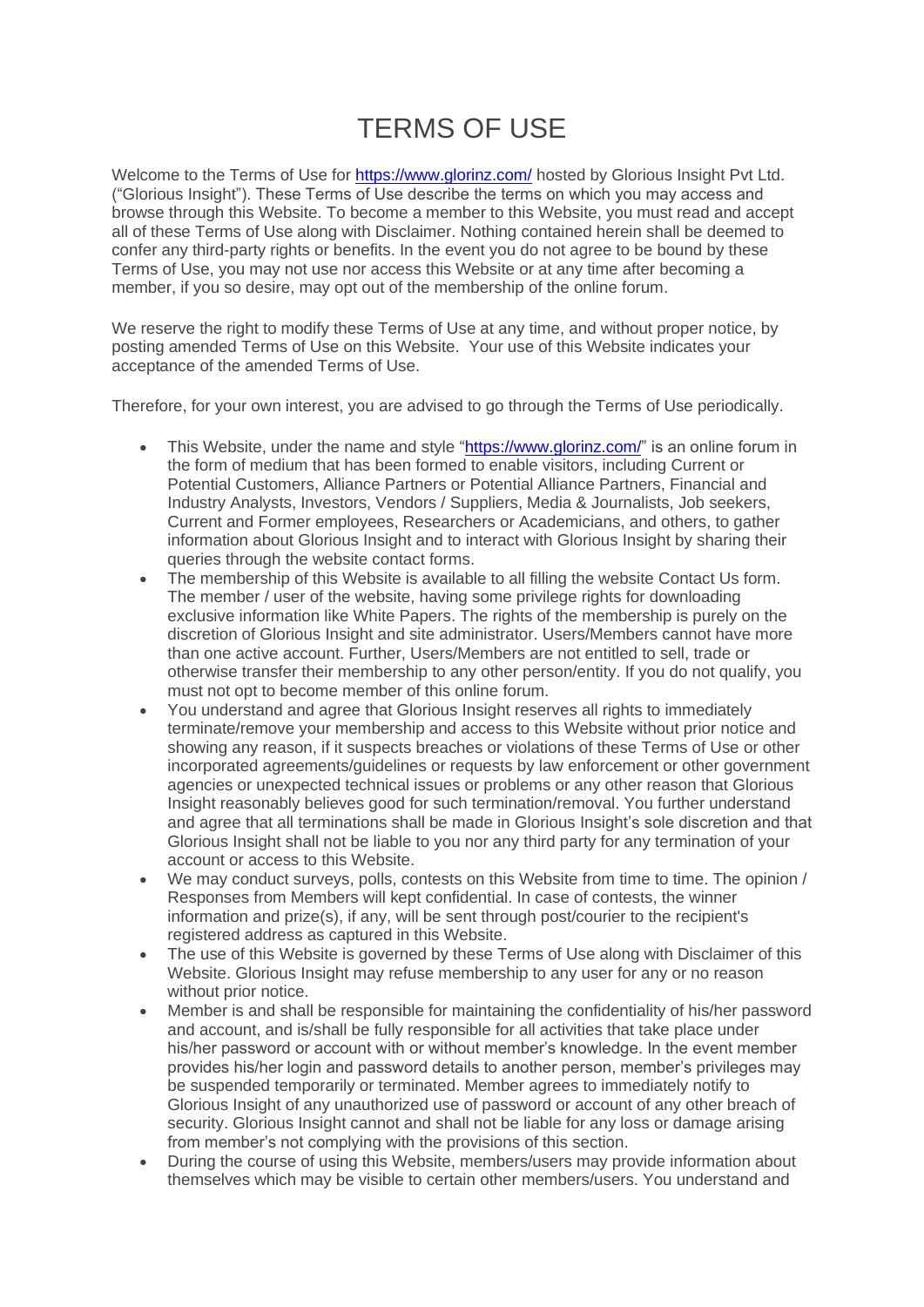agree that by posting comments, materials and content on the site including without limitation feedback and other communications irrespective of nature shall be deemed to be non-confidential and member is granting to Glorious Insight a royalty-free, nonexclusive, perpetual, irrevocable transferable license (with the right to sublicense) to use, copy, publicly perform, publicly display, reformat, translate, excerpt (in whole or in part) and distribute such content for any purpose, commercial, advertising, or otherwise, on or in connection with this Website or the promotion thereof, to prepare derivative works of, or incorporate into other works, such content, and to grant and authorize sub-licenses of the foregoing. Additionally, you understand and agree that Glorious Insight retains the right to excerpt, translate or reformat any materials submitted by you. You understand and agree that Glorious Insight is free to depict, distribute and publicly display such materials, communications and feedback without any kind of limitation or obligation including without limitation member's name and image. Glorious Insight shall be free to use any concepts, ideas, know-how or techniques contained in such materials or communications or feedback for any purpose. Opting to become member of Website will be construed as agreeing to these Terms of Use along with Disclaimer.

- You understand and agree that all information publicly posted or privately transmitted through this Website is the sole responsibility of the person from whom such content originated and that Glorious Insight shall not be liable for any errors or omissions in any content. You understand and agree that Glorious Insight cannot guarantee the identity of any other Users/Members with whom you may interact in the course of using/becoming the member of this Website. Glorious Insight cannot guarantee the authenticity of any data which users may provide about themselves or relationships they may describe.
- Endorsing the global nature of the Internet, you agree to comply with all applicable laws/local rules including without limitation the rules with regard to online conduct and acceptable content.
- You understand and agree not to use this Website to:
	- $\circ$  Post/upload content or initiate communication which are unlawful, obscene, discriminatory, libelous, abusive or otherwise objectionable
	- $\circ$  Undertake any illegal activity, including but not limited to violation of applicable laws or conspiring to violate laws
	- o Falsely state, impersonate or otherwise misrepresent your identity in any manner whatsoever including but not limited to the use of a pseudonym, or misrepresenting your current or previous positions and qualifications, or your affiliations with a person or entity, past or present
	- o Upload, post, email or transmit or otherwise make available any content or initiate communication that infringes upon patents, trademarks, trade secrets, copyrights or other proprietary rights of respective owners
	- o Upload, email, transmit, post or otherwise make available any unsolicited or unauthorized advertising or promotional materials, junk mails, spam, chain letters, pyramid schemes or any other form or solicitation
	- o Upload, post, email, transmit or otherwise make available any material that contains software viruses or any other computer code, files or programs designed to interrupt, destroy or limit the functionality of any computer software or hardware or telecommunications equipment
	- o Stalk or otherwise harass other Users/Members
	- o Collect or store personal data and content of other Users/Members
- You understand and agree that you shall also adhere to the following guidelines while uploading/posting any content/material on this Website:
	- $\circ$  The content/material provided must be original and not copied from third party resources
	- If quotes are to be included that these must not exceed a paragraph and authorship must be attributed to the author of the paragraph
	- $\circ$  The user/member/contributor is solely responsible for content/material provided to this Website and undertakes that the content/material provided does not infringe any third party copyright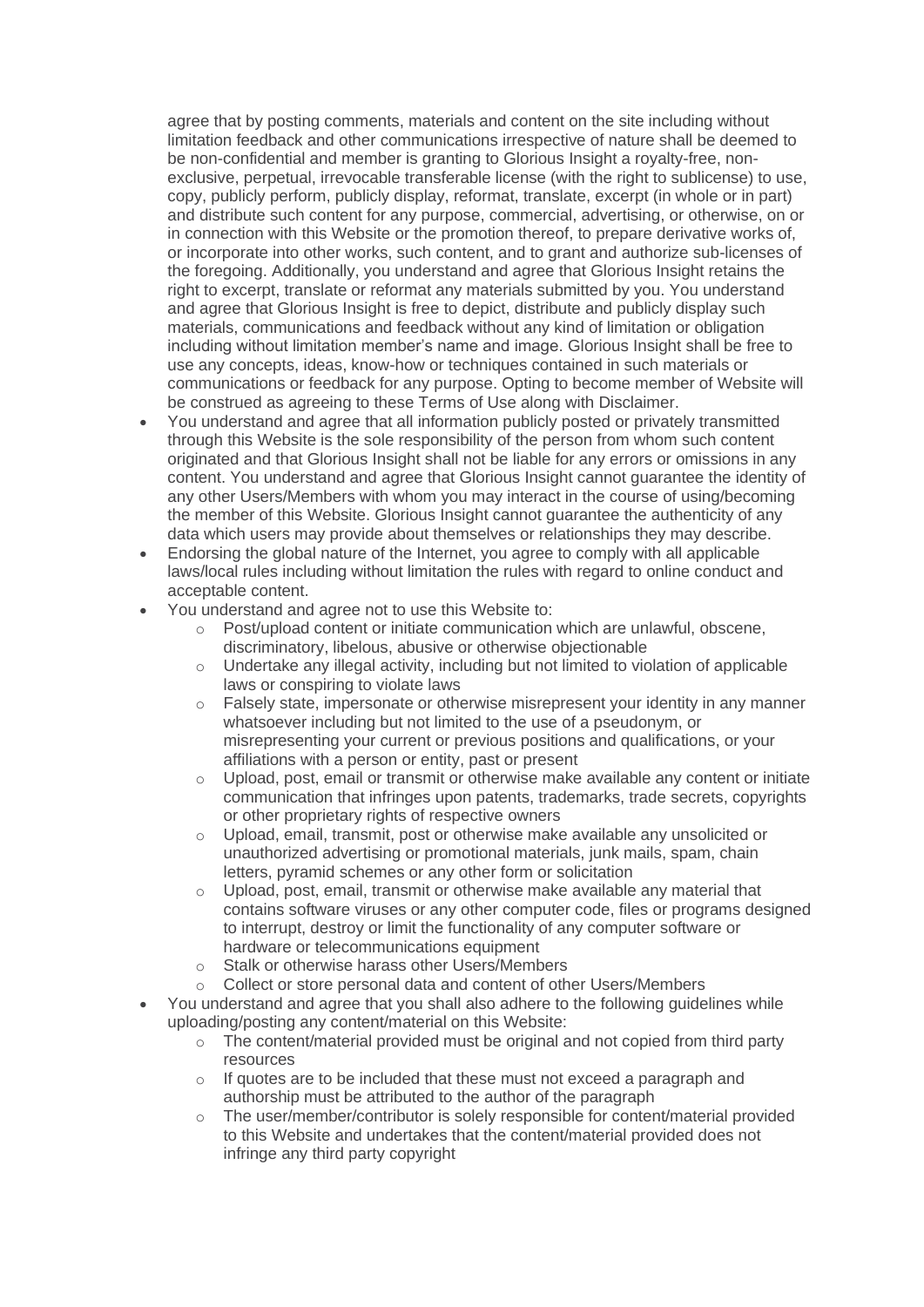- $\circ$  The user/member/contributor agrees that content/material provided also does not violate any laws relating to communal harmony, defamation, and obscenity etc.
- o The user/member/contributor agrees not to provide any content/material which may violate his company / institution / entity's ethical/ legal guidelines/ code of conduct
- o In consideration of participating as a user/ /Contributor/ member, by providing content/material, the /contributor/ member agrees that Website / Glorious Insight is provided a non-exclusive, perpetual, irrevocable, worldwide license to publish the content so provided in any form whatsoever.
- Glorious Insight makes no warranty that:
	- This Website or its contents or quality will meet user's/member's requirements
	- o The access to this Website will be uninterrupted, timely, secure or effort-free
	- o The results that may be obtained from the use of this online forum will be accurate or reliable
	- o Any material downloaded or otherwise obtained through the use of this online forum is done at your own discretion and risk that you will be solely responsible for any damage to your computer system or loss of data that results from the download of any such material
- Any use in any manner of manual or automated software, devices, techniques or other processes/procedures to "crawl" or "spider" any web pages contained in this Website is strictly prohibited. You understand and agree not to supervise, monitor or copy or allow other to supervise, monitor or copy web pages or the content of this Website. You understand and agree not to frame or edit or otherwise replicate the appearance or features or functions of this Website. You understand and agree not to take any action or allow any one to do so that hinders or obstructs or interferes with the working of or places an inappropriate load on our infrastructure to host this Website.
- Glorious Insight reserves the right to screen, filter and/or monitor information provided by you and to edit, refuse to distribute or remove the same. Since we do not have the ability to, control or actively monitor content we don't guarantee its accuracy, integrity or quality. Because community standards vary and individuals sometimes choose not to comply with our policies and practices in the process of using our Website, you may be exposed to content that you find offensive or objectionable. You can contact <mailto:info@glorinz.com> to let us know of content that you find objectionable. We may investigate the complaints violations of our policies that come to our attention and may take any action that we believe is in compliance with prevalent law, appropriate, including without limitation to issuing warnings, removing the content or terminating accounts and/or memberships. However, because situations and interpretations vary, we also reserve the right not to take action. Under no circumstances will we be liable in any way for any content, including but not limited to, any errors or omissions in any content, or any loss or damage of any kind incurred as a result of the use of, access to, or denial of access to any content on the Website.
- Any information submitted by you must be personal and relate specifically to you. You hereby warrant that the information, which you submit and/or distribute, will not infringe the intellectual property, privacy or any other rights of any third party, and will not contain anything which is libelous, defamatory, obscene, seditious, indecent, harassing or threatening. If relevant, Glorious Insight reserves the right to screen, filter and/or monitor information provided by you and to edit, refuse to distribute or remove the same.
- By accepting these terms of use you also agree to fully indemnify Glorious Insight and its parent, subsidiaries, affiliates, directors, agents, and employees from any claims, civil or criminal, arising against Glorious Insight, from any posting attributed to your Subscriber identity and arising out of your breach of the Terms of Use and policies or documents they incorporates by reference, or your violation of any law, rules or regulation. You also agree that Glorious Insight is not responsible for any objectionable posting as more fully set out in these Terms of Use.
- Glorious Insight cannot accept responsibility for any error, omission, interruption, deletion, defect, delay in operation or transmission, communications line failure, theft, destruction, alteration of, or unauthorized access to entries, or entries lost or delayed